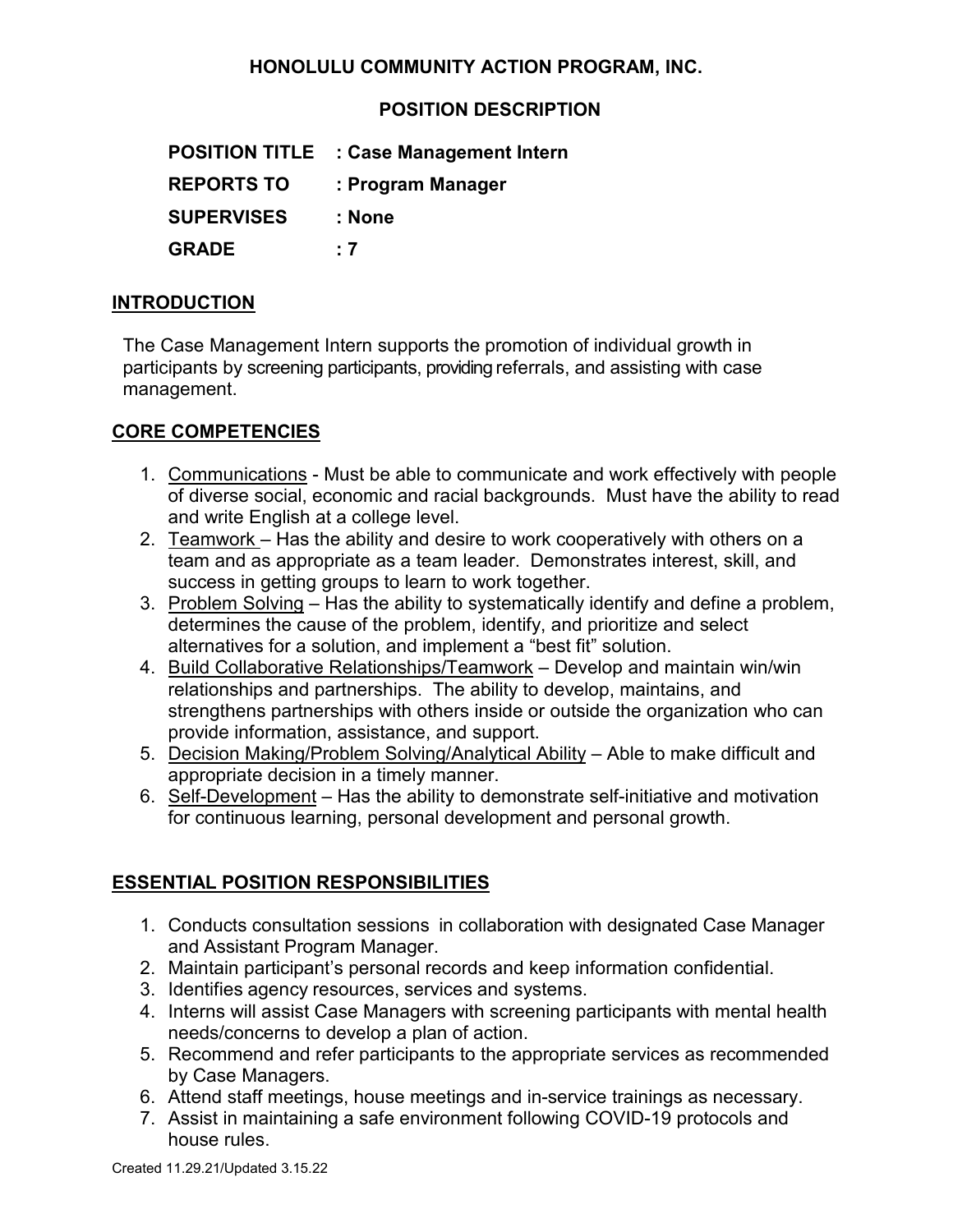- 8. Answer phones, greet visitors, answer program questions, and confirm participants' appointments.
- 9. All other duties as assigned.

### **MINIMUM QUALIFICATIONS**

To perform this job successfully, an individual must be able to perform each essential duty satisfactorily. The requirements listed below are representative of the knowledge, skill, and/or ability required.

### **EDUCATION**

Associate's degree in social work, sociology, psychology, counseling or a related field.

In lieu of an Associate's Degree in social work, sociology, psychology, counseling or a related field, a minimum of two years of relevant experience will be considered an appropriate substitution, with the approval of the Director of Community Services.

#### **EXPERIENCE**

Two years of experience working and/or volunteering with people in recovery, homelessness, or felons is desirable.

## **REQUIRED SKILLS, KNOWLEDGE & ABILITIES**

- Able to maintain a high level of confidentiality.
- Must be able to read, write and speak in Standard English.
- Able to accept directives and work with staff and community social services providers cooperatively.
- Able to deal effectively with a variety of people, situations, problems and changes.
- Able to work with people who are in stressful situations.
- Able to work independently and as part of a team.

# **DESIRED SKILLS, KNOWLEDGE & ABILITIES**

- Knowledge of the existing inventory of human services available to homeless participants living on the Island of Oahu.
- Knowledge of the characteristics of low-income areas and the community resources on Oahu.
- Knowledge of the multi-ethnic cultures common to Oahu.
- Able and willing to establish and conduct healthy relationships that encourage accountability, personal growth and responsibility
- Organized (people and task oriented) and possess strong written, oral and interpersonal communication
- Good listening skills
- Understanding of the unique issues encountered in a homeless environment; addictions; psychological disorders (anxiety, depression, trauma, schizophrenia, etc.)